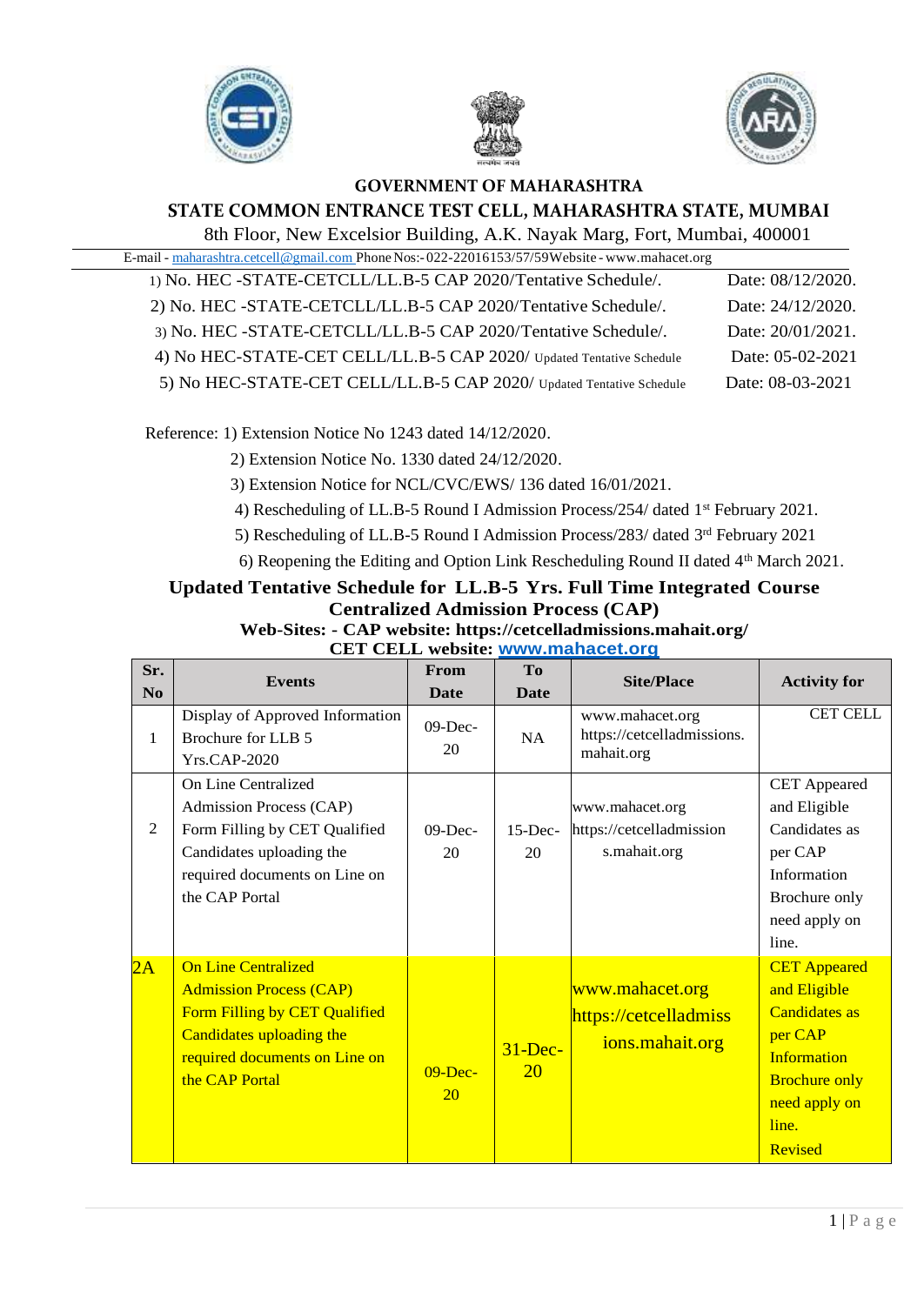| $\overline{3}$ | <b>On Line Centralized Admission</b><br>Process (CAP) Form Filling by<br>NRI/OCI/PIO/CIWGC/Foreign<br><b>National Students/ Candidates and</b><br>uploading the required documents<br>on Line. | $09-Dec-$<br>20        | $31 - Dec-$<br>20      | www.mahacet.org<br>https://cetcelladmission<br>s.mahait.org/                                                       | Revised                                                                                                                                                                            |
|----------------|------------------------------------------------------------------------------------------------------------------------------------------------------------------------------------------------|------------------------|------------------------|--------------------------------------------------------------------------------------------------------------------|------------------------------------------------------------------------------------------------------------------------------------------------------------------------------------|
| $\overline{4}$ | For NRI, OCI, PIO, Foreign<br>National Students' E-<br>Verification of uploaded<br>Documents at the<br><b>GOVERNMENT LAW</b><br>COLLEGE, CHURCHGATE,<br><b>MUMBAI</b>                          | $10$ -Dec-<br>20       | $05$ -Jan-<br>21       | https://cetcelladmissio<br>ns.mahait.org/<br><b>GOVERNMENT LAW</b><br>COLLEGE, A Road,<br>CHURCHGATE,<br>MUMBAI-20 | NRI, OCI, PIO<br><b>CANDIDATES</b>                                                                                                                                                 |
| 5              | Expert Committee appointed by<br>DHE Upload the verified status<br>of NRI/OCI/PIO/ Foreign<br><b>National Students</b>                                                                         | $7-Jan-21$             | NA                     | <b>GOVERNMENT LAW</b><br>COLLEGE, A Road,<br>CHURCHGATE,<br>MUMBAI-20<br>https://cetcelladmissions.<br>mahait.org/ | NRI, OCI, PIO<br><b>CANDIDATES</b>                                                                                                                                                 |
| $\overline{6}$ | E-scrutiny of the uploaded<br>documents by the Scrutiny<br>Team                                                                                                                                | <b>10-Dec-</b><br>2020 | $05$ -Jan -21          | <b>E-Scrutiny Team.</b>                                                                                            | <b>The Final</b><br><b>Scrutiny will be</b><br>at the<br><b>Admitting</b><br><b>College only</b><br>and the say of<br><b>Admitting</b><br>College will be<br>final and<br>binding. |
| 7              | <b>DISPLAY OF</b><br>PROVISIONAL ALPHABETICAL<br><b>LIST of MS &amp; OMS Candidates</b>                                                                                                        | $07$ -Jan -<br>21      | 05.00<br>pm<br>onwards | www.mahacet.org<br>https://cetcelladmissions<br>mahait.org/                                                        | <b>Candidates view</b><br>the list and<br>submit on line<br>grievances as<br>shown in 8<br>below. Revised                                                                          |
| $\overline{8}$ | <b>Submission of Grievances on line</b>                                                                                                                                                        | $08$ -Jan- $21$        | $11-Jan-21$            | On line                                                                                                            | <b>Candidates will</b><br>submit their<br>grievance<br>online through<br>candidate's log<br>in. Revised                                                                            |
| 8a             | <b>Extension to Submission of</b><br><b>Grievances on line</b>                                                                                                                                 | $18-Jan-21$            | $20-Ian-21$            | On line                                                                                                            | On Candidates'<br><b>Request</b><br>(Revised)                                                                                                                                      |
| 9              | <b>Re-scrutiny of the documents</b><br>based on finally submitted<br>Grievances                                                                                                                | $08$ -Jan- $21$        | $14$ -Jan-<br>21       | <b>E-Scrutiny Team</b>                                                                                             | Revised.                                                                                                                                                                           |
| 9a             | <b>Extended Re-scrutiny of the</b><br>documents based on finally<br>submitted Grievances                                                                                                       | 18-Jan-21              | $22-Ian-$<br>21        | <b>E-Scrutiny Team</b>                                                                                             | Revised.                                                                                                                                                                           |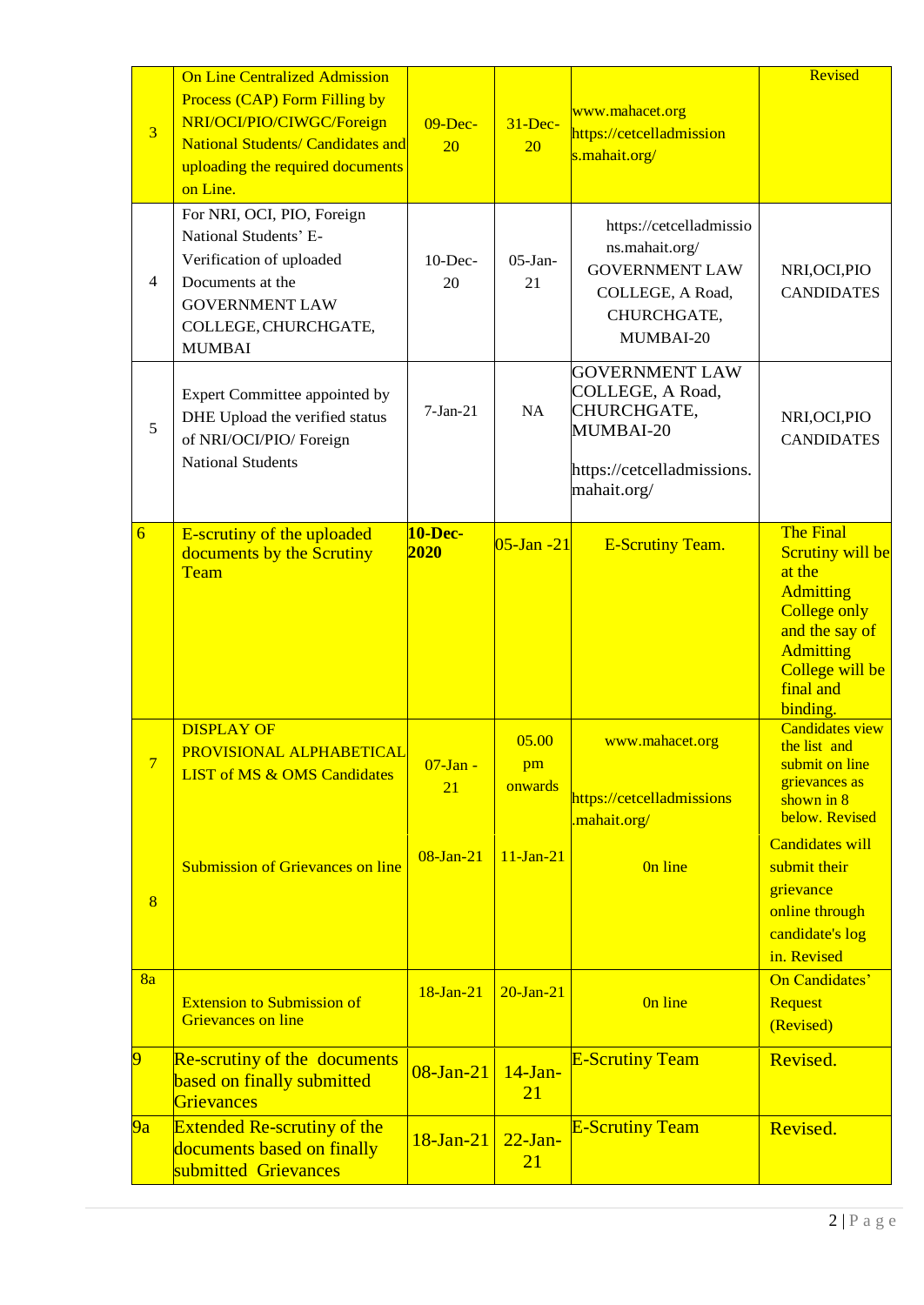| 10              | DISPLAY OF FINAL MERIT<br><b>LIST</b><br>Candidature Type wise.<br>For MS and OMS Candidates                                                                                                                                                                                                                                                              | $27 - Jan-$<br>21     | 05.00<br>pm<br>onwards         | www.mahacet.org<br>https://cetcelladmissions<br>.mahait.org/ | CET qualified<br>Candidates who<br>have submitted<br>Application<br>Form to verify<br>Revised                                                                              |
|-----------------|-----------------------------------------------------------------------------------------------------------------------------------------------------------------------------------------------------------------------------------------------------------------------------------------------------------------------------------------------------------|-----------------------|--------------------------------|--------------------------------------------------------------|----------------------------------------------------------------------------------------------------------------------------------------------------------------------------|
| 11              | <b>FIRST ROUND(Updated)</b><br>(First List Of Seat Allotment)                                                                                                                                                                                                                                                                                             | $5$ -Feb $-21$        | 5.00<br><b>PM</b><br>${\bf S}$ | Ref. Notice Dated 1-2-21<br>onward and 3-2-21                | <b>CET-CELL &amp;</b><br><b>DHE</b>                                                                                                                                        |
| 12              | <b>Candidates Report to Law</b><br><b>Colleges to confirm First</b><br>Round Admissions.                                                                                                                                                                                                                                                                  | $6$ -Feb-21           | $12$ -Feb-<br>21               | <b>Respective Law</b><br>Colleges                            | Principals of the<br><b>Law Colleges</b><br>(Excluding Public<br>Holiday as per the<br>discretion of the<br>Principal.)                                                    |
| 12 <sub>b</sub> | Last date for Submission and<br>uploading of Caste Validity<br>Certificate at admitted<br>college.                                                                                                                                                                                                                                                        | 12-Feb--21            | <b>NA</b>                      | <b>Respective Law</b><br>Colleges                            | Candidates &<br>Principals of the<br><b>Law Colleges</b><br>(Revised)                                                                                                      |
| 13              | Law Colleges Upload the<br><b>Admitted Candidate's Status On</b><br>Line Through Their Login.                                                                                                                                                                                                                                                             | $6$ -Feb-21           | $13$ -Feb -<br>21              | <b>Respective Law</b><br>Colleges                            | Principals of<br>the colleges                                                                                                                                              |
| 14              | Merit List of NRI, OCI, PIO, FNS<br>Candidates                                                                                                                                                                                                                                                                                                            | $5 - \text{Feb} - 21$ | 05.00<br>p.m.<br>onwards       | www.mahacet.org<br>https://cetcelladmissio<br>ns.mahait.org/ | NRI, OCI, PIO<br><b>CANDIDATES</b><br>to Note.<br><b>These candidates</b><br>will be allocated<br><b>Aided/ Government</b><br>College as per their<br>options in Round II. |
| 15              | Display of vacant seats for<br>Round II                                                                                                                                                                                                                                                                                                                   | $15$ -Feb-<br>21      | 05.00<br>p.m.<br>onwards       | www.mahacet.org<br>https://cetcelladmissio<br>ns.mahait.org/ | Revised                                                                                                                                                                    |
| 16              | <b>CET Qualified Registered</b><br><b>Candidates Edit their Option</b><br>forms CET qualified unregistered<br>Candidates who were not able to<br>register for CAP before First<br>round register for CAP and fill in<br>Application form and give<br>options for the Colleges of their<br>choice. Newly registered<br>Candidates upload the<br>Documents. | 16 Feb-21,            | 18-Feb-<br>21                  | www.mahacet.org<br>https://cetcelladmis<br>sions.mahait.org/ | Principals of the<br>Law Colleges/<br>Candidates seeking<br>Admission<br>(Revised)                                                                                         |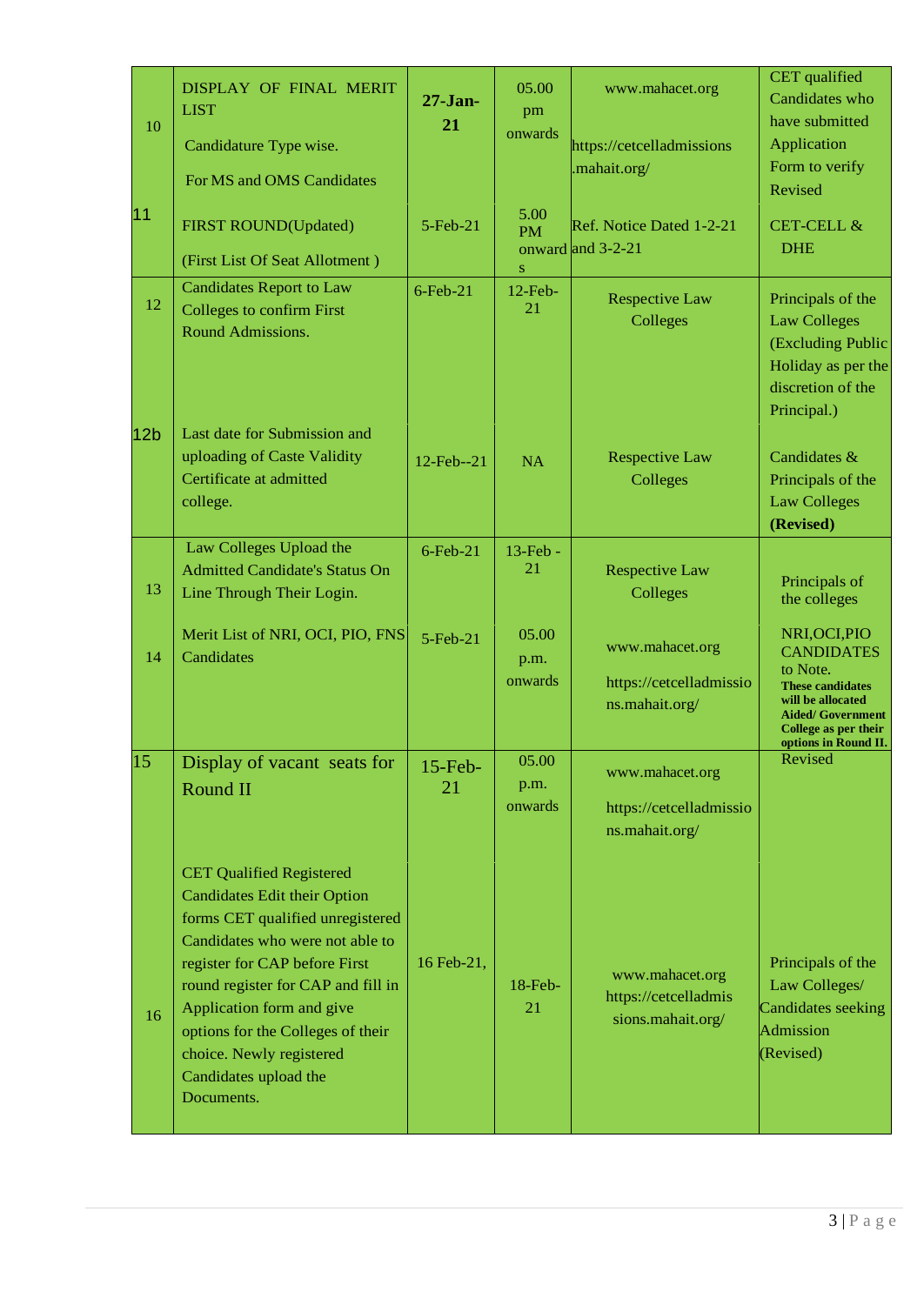| 16a | <b>Editing Application and Option</b><br>Form Filling For Round II As<br>per Notice Dated 4/3/2021                                                                                                                          | 5-Mar-21        |                         | $6$ -Mar-21 www.mahacet.org<br>https://cetcelladmissions.ma<br>hait.org | <b>Concerned</b><br><b>Candidates.</b>                                                                                                       |
|-----|-----------------------------------------------------------------------------------------------------------------------------------------------------------------------------------------------------------------------------|-----------------|-------------------------|-------------------------------------------------------------------------|----------------------------------------------------------------------------------------------------------------------------------------------|
| 17  | <b>Final Merit List for</b><br>Round-II<br>Final Merit List of the<br><b>Newly Applied</b><br><b>Candidates and</b><br>Candidates who have<br>edited their personal<br>details in the already<br>filled application<br>form | $9-Mar-$<br>21  | 5.00<br>p.m.<br>onwards | https://cetcelladmis<br>sions.mahait.org/                               | <b>CET CELL &amp;</b><br>Candidates<br>Revised<br>Updated                                                                                    |
| 18  | Allotment of NRI/OCI/PIO<br><b>Candidates for Government/</b><br>Aided/Aided Minority<br>Colleges only.                                                                                                                     | 12-Mar-21       | 5.00<br>p.m.<br>onwards | https://cetcelladmissi<br>ons.mahait.org/                               | <b>Candidates</b><br><b>Seek Admission</b><br>in the Allocated<br><b>Colleges</b><br><b>Revised</b>                                          |
| 19  | <b>SECOND ROUND</b><br>(SECOND List of Seat<br>Allotment)<br>For MS, OMS and NRI, OCI, PIO,<br>FNS & CIWGC,<br>J&K                                                                                                          | $12-Mar-$<br>21 | 3.00<br>p.m.<br>onwards | https://cetcelladmissio<br>ns.mahait.org/                               | <b>Candidates</b><br><b>Seek Admission</b><br>in the Allocated<br><b>Colleges</b><br><b>Revised</b>                                          |
| 20  | MS/OMS/NRI/OCI/PIO/<br><b>FNS/CIWGC CANDIDATES</b><br>REPORT TO COLLEGE ALONG<br><b>WITH PROVISIONAL</b><br><b>ALLOTMENT LETTER AND</b><br><b>FINALIZE ADMISSIONS FOR</b><br>ROUND-II.                                      | $13-Mar-21$     | $16$ -Mar-21            | <b>Respective Law Colleges</b>                                          | <b>Candidates</b><br><b>Seek Admission</b><br>in the Allocated<br><b>Colleges and</b><br>Principals of the Law<br>Colleges<br><b>Revised</b> |
| 21  | <b>Colleges Upload the Admitted</b><br><b>Candidates Status On Line for</b><br>all Admitted Candidates of<br><b>Round-II</b>                                                                                                | $13-Mar-$<br>21 | $17-Mar-$<br>21         | <b>Respective Law</b><br>Colleges                                       | Principals of the<br><b>Law Colleges</b>                                                                                                     |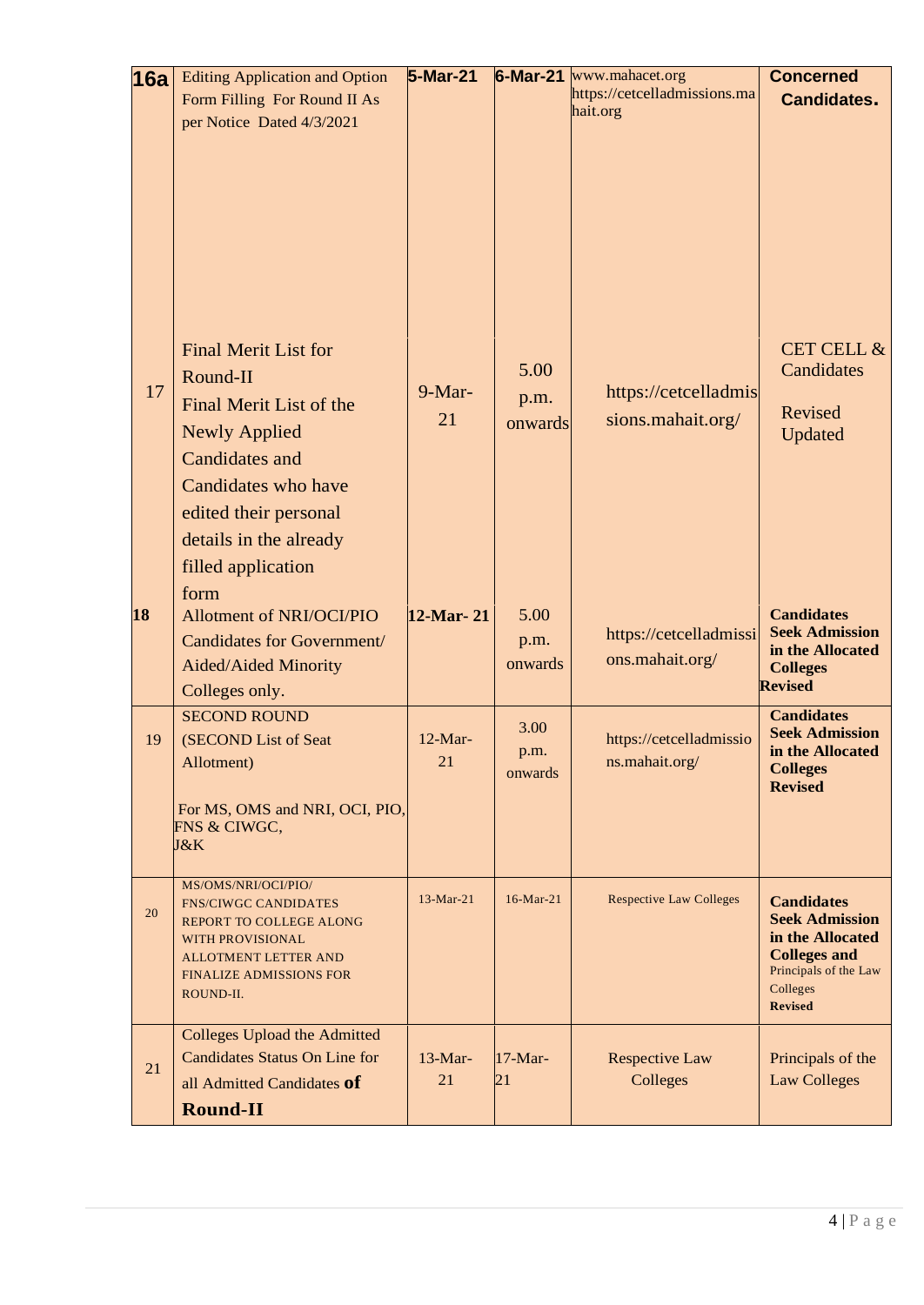| 22 | <b>Law Colleges Display Vacant</b><br>Seats On Line And College<br><b>Notice Board</b>                                                                                                                                                                                              | $18-Mar-$<br>21        | 5.00<br>p.m.<br>onwards  | www.mahacet.org<br>https://cetcelladmis<br>sions.mahait.org/                                 | <b>CET</b> Appeared<br>and registered<br>Candidates will<br>fill their online<br>option form<br>through<br>Candidate's<br>log in. |
|----|-------------------------------------------------------------------------------------------------------------------------------------------------------------------------------------------------------------------------------------------------------------------------------------|------------------------|--------------------------|----------------------------------------------------------------------------------------------|-----------------------------------------------------------------------------------------------------------------------------------|
| 23 | <b>Institutional Level</b><br><b>Round:</b><br>Candidate Fill their college<br>option form on line for<br><b>Institutional level Round</b><br>(ACAP Seat).                                                                                                                          | $19-Mar-$<br>21        | $22-Mar-$<br>21          | https://cetcelladmis<br>sions.mahait.org/                                                    | Candidates &<br>Principals of<br>the Law<br>Colleges<br>Revised                                                                   |
| 24 | Display of Merit list. Display<br>of On Line Generated Merit list<br>by the Institutes. (ACAP Seats)<br>(Institute Level Round-<br>$ACAP$ seats) &<br>(Management Quota<br><b>Seats for Unaided</b><br><b>Institutions</b> )                                                        | 24-Mar-21              | 11.00<br>a.m.<br>onwards | <b>On College Notice Board</b><br>and College web site as<br>well as on the CAP web<br>site. | <b>Respective Law</b><br>Colleges                                                                                                 |
| 25 | Law Colleges to admit<br>Candidates as per Merit list and<br><b>Generate Provisional</b><br><b>Admission Letter(Institute</b><br><b>Level Round-ACAP</b><br>seats) $\&$<br>(Management Quota<br><b>Seats for Unaided</b><br><b>Institutions</b> )                                   | 25-Mar-21              | $27-Mar-$<br>21          | <b>Respective Law</b><br>Colleges                                                            | Principals of the<br><b>Law Colleges</b><br><b>Revised</b>                                                                        |
| 26 | <b>Colleges Upload the Admitted</b><br><b>Students 'Status On Line</b><br>Through Their Log In. and<br>download the Admission<br><b>Status Report(Institute</b><br><b>Level Round-ACAP</b><br>seats) $\&$<br>(Management Quota<br><b>Seats for Unaided</b><br><b>Institutions</b> ) | 26-Mar-21              | $30-Mar-$<br>21          | <b>Respective Law</b><br>Colleges                                                            | Principals of the<br><b>Law Colleges</b><br>Revised                                                                               |
| 27 | <b>Cut-off Date for Admission</b><br>to LL.B-5 Yrs. 2020                                                                                                                                                                                                                            | $31 -$<br>March-<br>21 | <b>NA</b>                | No Admissions<br>beyond cutoff date.<br><b>Admission Process</b><br>Ends.                    | Principals of<br>Law<br>Colleges to<br>Note.                                                                                      |
| 28 | <b>Colleges Generate on line</b><br>Report and submit them to<br>DHE and ARA.                                                                                                                                                                                                       | 09-Apr.-<br>21         | <b>NA</b>                |                                                                                              | Principals of<br>Law<br>Colleges to                                                                                               |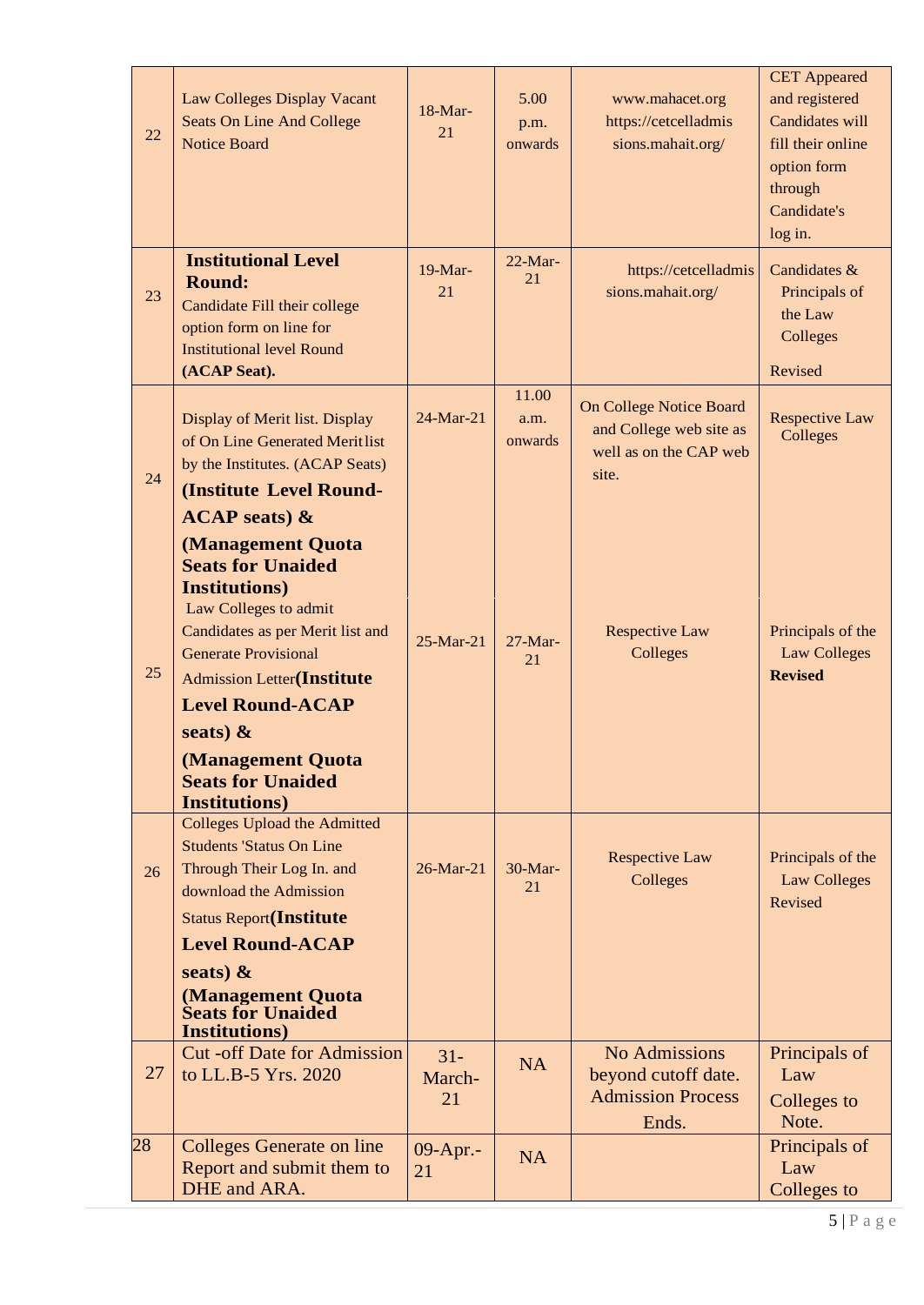**Special Notes:-**

- **1) Above Schedule is Tentative and subject to change.**
- **2) The changes in the Schedule will displayed and highlighted in colour.**

## **3) No ADVERTISEMENT WILL BE PUBLISHED FOR ANY CHANGE OR ANY INTIMATION.**

 **4) The Candidates and the Colleges and Institutes should constantly be in touch with the admission portal for Updates.**

 **5) Candidates and Colleges/Institutes should read the Information Brochure Carefully and follow the instructions Scrupulously.**

 **6)The last date of submission of Caste/Tribe validity certificate along with Non Creamy Layer Certificate and EWS Certificate by the admitted candidate will be last day of Admission of the First Round.**

**7) No candidate who has NOT uploaded the CVC/NCL/EWS certificate in place of receipt is to be admitted in Category in M.S. Candidature…..**

## **Important Notes and Instructions to Candidates and Colleges/Institutes: -**

- 1. The Time Table is Tentative and Competent Authority reserves the rights to make changes in it as per the need. It is the duty of the Candidates and Colleges to verify the Latest Time Table On-Line, in their own interest.
- 2. Updated Time Table will be displayed on the web sites https://cetcelladmissions.mahait.org/ And no new notices will be published for it.
- 3. It is expected of the Candidate and Colleges that they keep track of the latest announcements regarding admission process and follow the instructions given. The candidates and colleges should visit the mentioned web site frequently to update themselves.
- 4. All Candidates are required to upload the documents or submit the Original document at the Admitting College. Their documents will be re verified by the Admitting College with uploaded document and admission is to be confirmed by the Admitted College.
- 5. Since this is Merit Cum Option based Admission Process, Candidates are advised to give the options very carefully and judiciously verifying the credentials of theColleges/Institutes.
- 6. All Candidates are directed to download the CAP Information Brochure and Study it carefully with reference to conduct of Admission Process the stages and steps involved in it.
- 7. The list of Approved Colleges available for seeking admission, the intake capacity and other details related to colleges is placed on the CAP portal. Candidates are advised to study it carefully before filling in the Option Form and giving the options and the sequence of options. Candidates should study the Type (Govt/Aided/ Unaided/Minority) and Nature of College/Division/Intake Capacity before giving the Option to College.
- 8. The Options and sequence will affect the allocation of the candidate with reference his Merit, Candidature Type, and Category.

9.There will two on line rounds of Admissions as per the Schedule displayed on the Admission Portal. The Candidate will give OptionsforRound-Iwhich willbe applicable for First Round (I) only.

- 10.The Candidates will be able to review the options given in Round I, and give new options, edit options for Round II.
- 11. Prior Approval of Competent Authority for Institutional Round is required. Colleges will submit vacancy position to the Competent Authority. The vacancy position of ACAP seats and Management Quota if applicable will be displayed on the Admission Portal before the start of the Round III, the Institute level round.
- 12. Principals of the Admitting Colleges will be responsible for the Final verification of the documents and matching the documents in original along with uploaded documents, checking of the Merit and